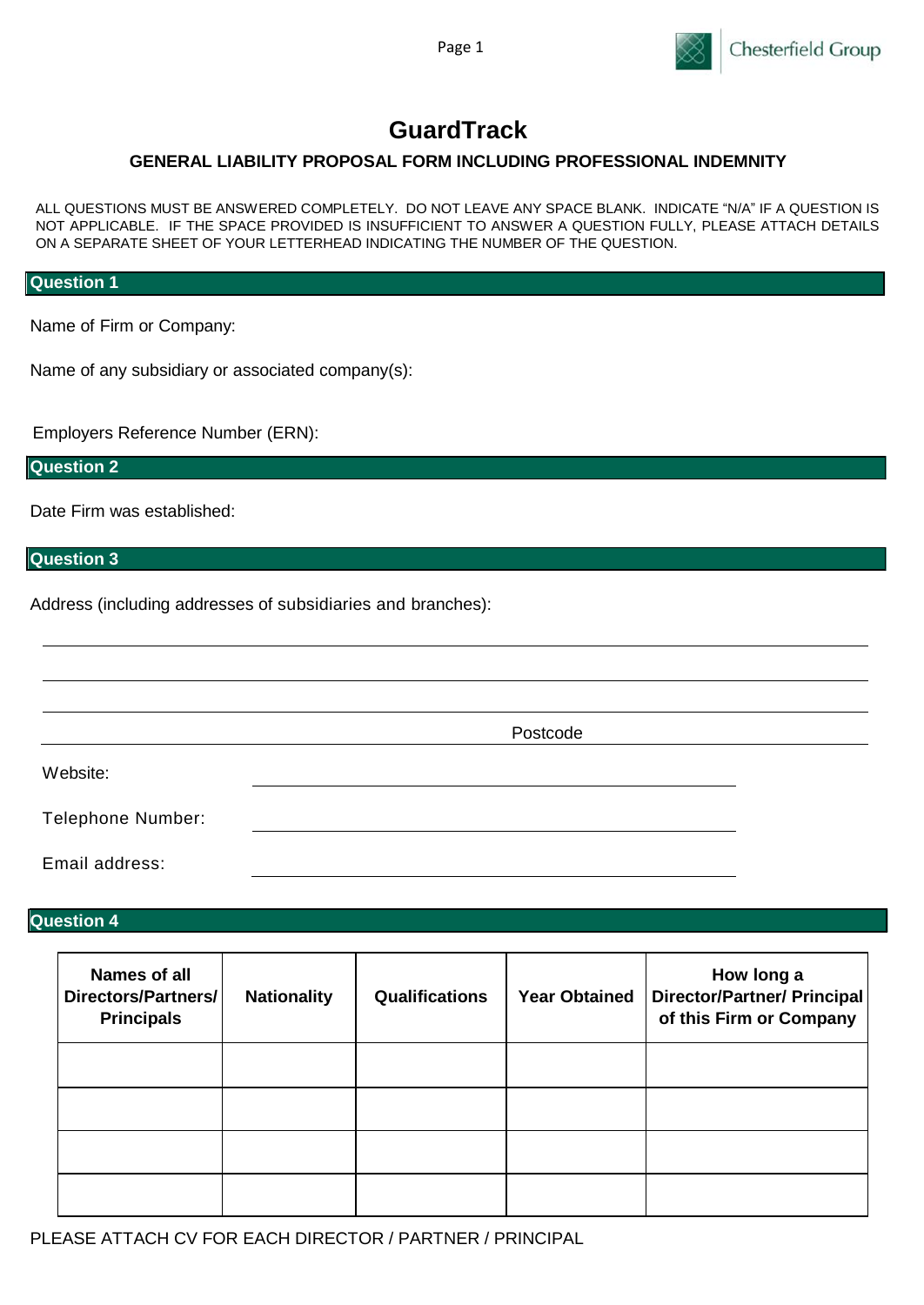

(i) Is the company connected or associated (financially or otherwise) with any other firm, company or organisation? If YES, please give full details.

|      |                                                                               |         |         | YES     | ΝO       |
|------|-------------------------------------------------------------------------------|---------|---------|---------|----------|
|      |                                                                               |         |         |         |          |
| (ii) | Is the company a signatory or member of                                       | 1) SAMI | 2) SCEG | 3) ICOC | 4) IAMSP |
|      | 5) Other trade or Professional Association? If YES, please give full details. |         |         |         |          |

## **Question 6**

Please give total number of:

- (a) Partners/Directors/Principals:
- (b) Qualified Staff:
- (c) Other Staff (ex admin):
- (d) Administrative Staff (Typists, etc.):
- (e) Contract Hired Staff:
- i. From what organisations do you typically recruit staff ?

ii. What Nationality are recruited staff?

iii. Under what circumstances do your employees carry firearms?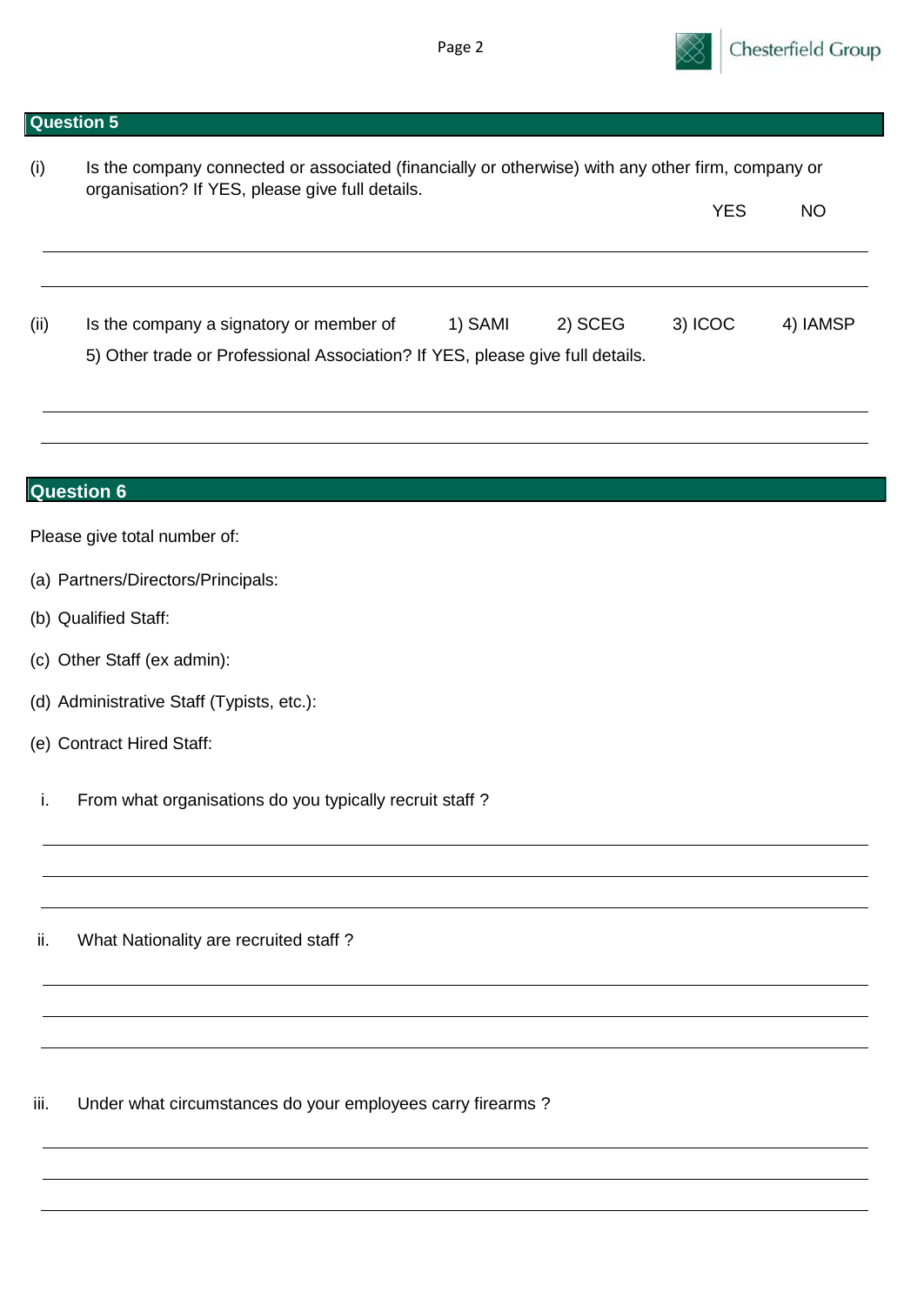

| iv. | Are you satisfied that you and your staff are operating legally? |  |  |  |  |  |
|-----|------------------------------------------------------------------|--|--|--|--|--|
|-----|------------------------------------------------------------------|--|--|--|--|--|

v. Do you employ personnel who have served in the US Armed Forces ? If so, please provide details.

vi. Do you carry out background checks on all employees and sub-contractors ? If so, please provide details e.g. criminal, medical (physical and mental), military, law enforcement.

### **Question 7**

Please provide a percentage split of your total fees for the past financial year between the following activities :

| (i)    | Maritime Security on board vessels (armed)   | % |
|--------|----------------------------------------------|---|
| (ii)   | Maritime Security on board vessels (unarmed) | % |
| (iii)  | <b>Manned Guarding</b>                       | % |
| (iv)   | <b>Fraud Investigations</b>                  | % |
| (v)    | Threat Management / Risk Management          | % |
| (vi)   | <b>Training Courses</b>                      | % |
| (vii)  | <b>Security Surveys</b>                      | % |
| (viii) | System Design                                | % |
| (ix)   | Other (please provide full details below)    | % |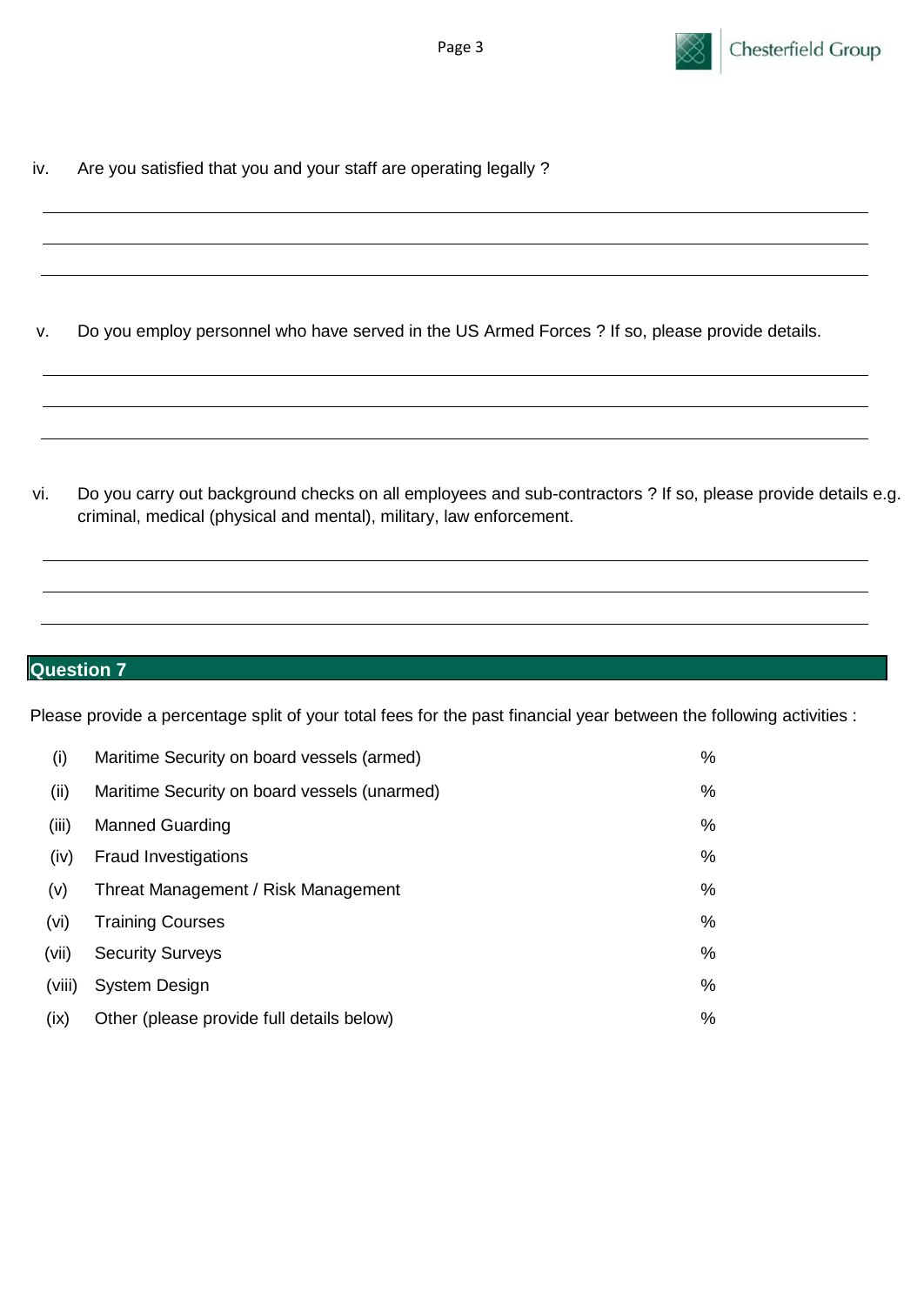

(a) Please provide a full description of all "other" activities declared under question 7 (ix) above :

(b) With respect to Marine Security Personnel On Board Vessels declared in 7 (i and ii) above, please complete the following with respect to transits that will be undertaken in the current financial year.

| No. of<br><b>Transits</b> | <b>No. of Transits on</b><br><b>Ships Carrying an</b><br><b>American Flag</b> | No. of Days<br>per Transit | No. of<br><b>Personnel</b><br>on Each | Average<br>Day Rate per<br><b>Transit</b> | Geographical<br><b>Location of</b><br><b>Transit</b> |
|---------------------------|-------------------------------------------------------------------------------|----------------------------|---------------------------------------|-------------------------------------------|------------------------------------------------------|
|                           |                                                                               |                            |                                       |                                           |                                                      |
|                           |                                                                               |                            |                                       |                                           |                                                      |
|                           |                                                                               |                            |                                       |                                           |                                                      |
|                           |                                                                               |                            |                                       |                                           |                                                      |
|                           |                                                                               |                            |                                       |                                           |                                                      |
|                           |                                                                               |                            |                                       |                                           |                                                      |
|                           |                                                                               |                            |                                       |                                           |                                                      |

Do you anticipate any major changes in your activities in the forth coming 12 Months ? If YES, please provide full details.

| YES | <b>NO</b> |
|-----|-----------|
|-----|-----------|

(d) Are you involved in any process of manufacture, construction, alteration, repair, installation or sale or supply of products, other than in a pure consultancy capacity as described above ? If YES, please supply full details.

YES NO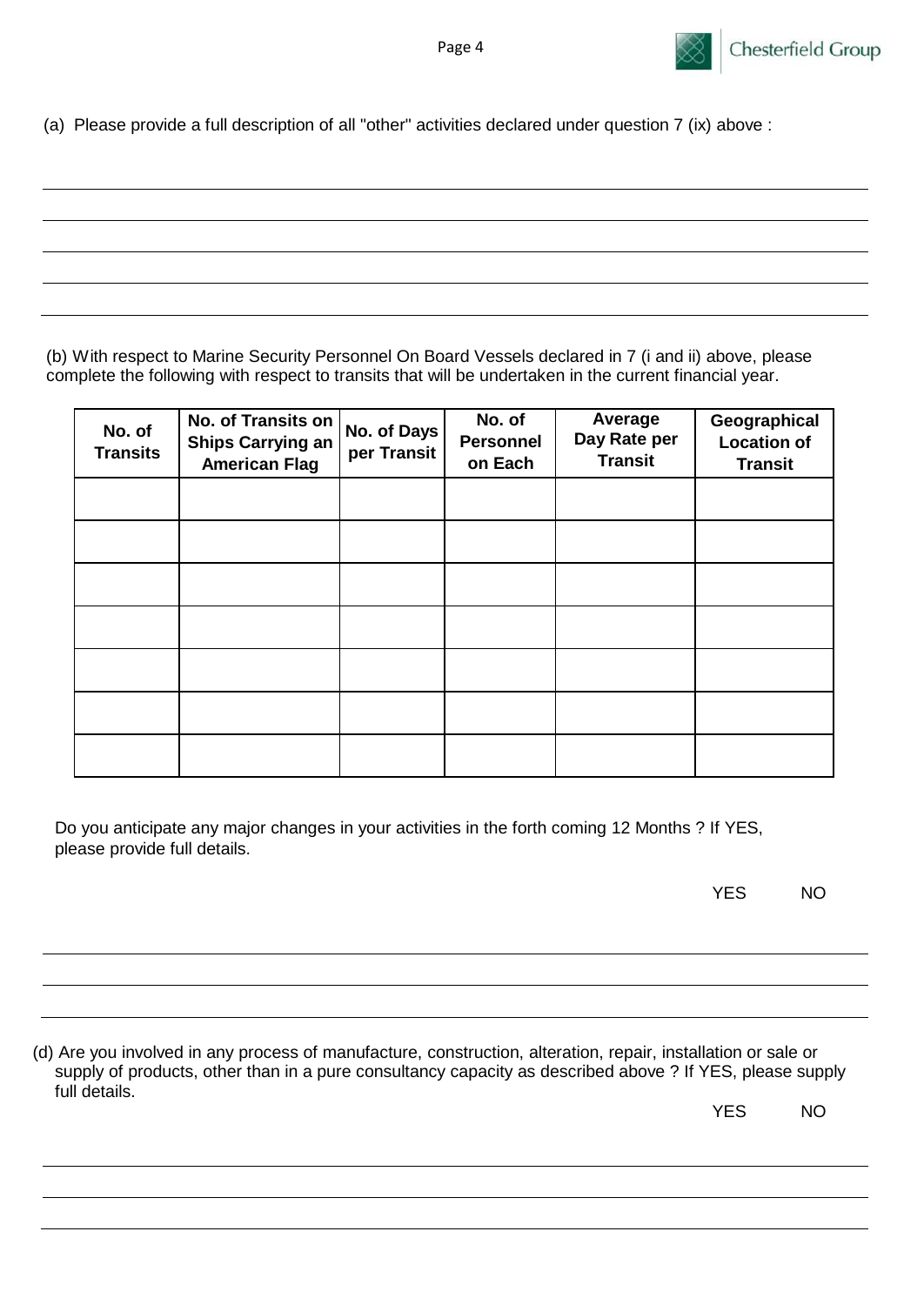

(i) Please give the amount of gross income / fees for the following financial years, with the territorial splits based on the territory in which the work is undertaken :

| Year                       | UK | <b>Overseas excluding</b><br>USA / Canada | USA / Canada |
|----------------------------|----|-------------------------------------------|--------------|
| <b>Past Financial Year</b> |    |                                           |              |
| Current Financial Year     |    |                                           | -            |
| Next Financial Year        |    |                                           |              |

Please give the date of your financial year end :

Please provide details of work undertaken in countries outside the UK or US, listing the countries and activities :

(ii) Please give the annual wageroll for the following financial years:

| Year                   |  |
|------------------------|--|
| Past Financial Year    |  |
| Current Financial Year |  |
| Next Financial Year    |  |

#### **Question 9**

Please list your 5 largest clients, the fees they generated in the last financial year, and the activities carried out in order to generate these fees

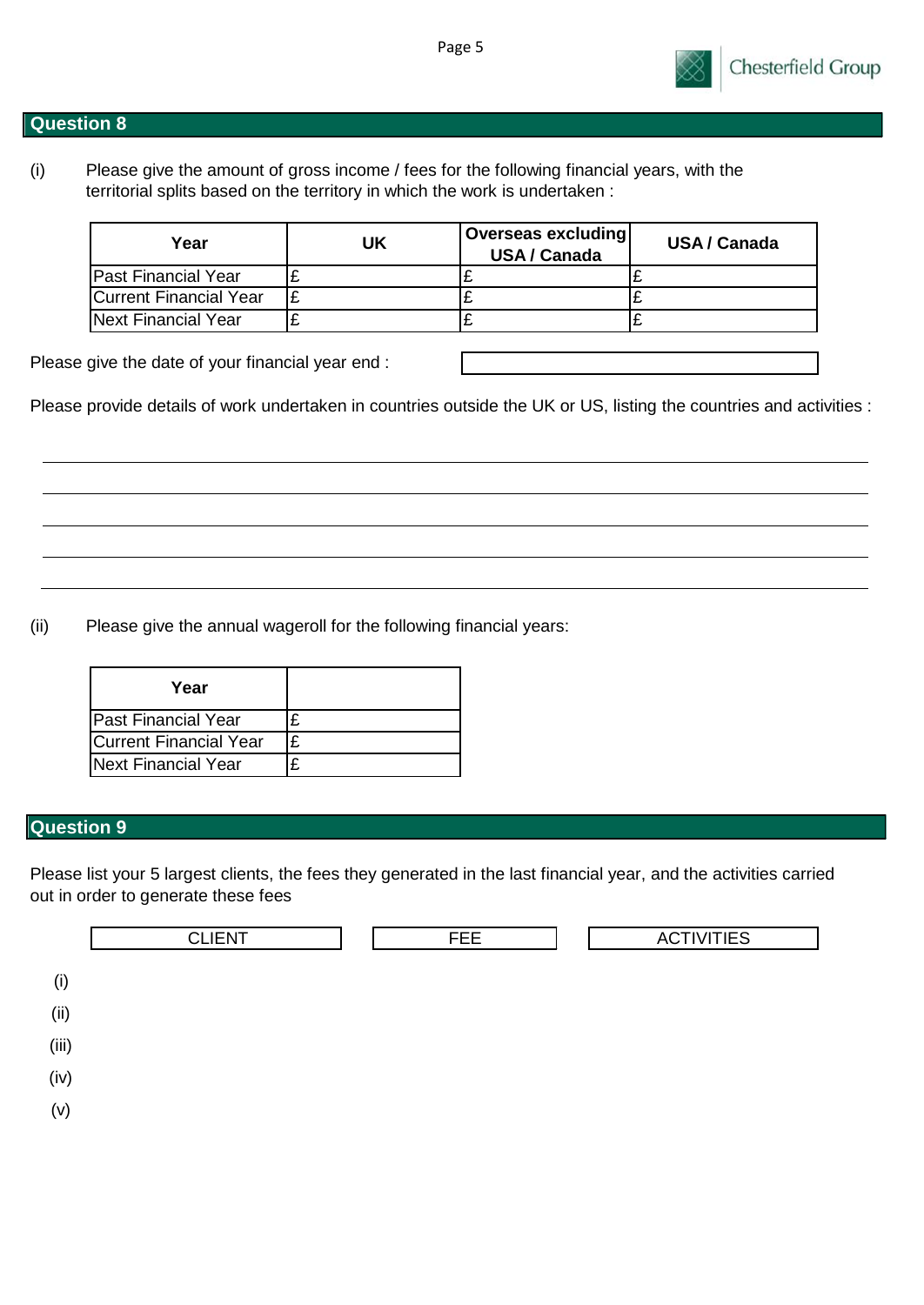

What proportion of your work is carried out for :

| (i)   | Government Agencies outside the USA? | %    |
|-------|--------------------------------------|------|
| (ii)  | Companies based outside the USA?     | %    |
| (iii) | US Government Agencies ?             | %    |
| (iv)  | Companies headquartered in the USA   | $\%$ |
| (v)   | Journalists ?                        | %    |
| (vi)  | Other?                               | %    |

|                      | <b>Question 11</b>                                                                                                                                                                                                                                                            |                          |                        |
|----------------------|-------------------------------------------------------------------------------------------------------------------------------------------------------------------------------------------------------------------------------------------------------------------------------|--------------------------|------------------------|
| (i)<br>(ii)<br>(iii) | Do you use a standard form of contract, agreement or letter of appointment?<br>If you perform Marine Security work on board vessels, do you use a standard<br>contract with each ship owner for each transit?<br>What are the Indemnification provisions under the contracts? | <b>YES</b><br><b>YES</b> | <b>NO</b><br><b>NO</b> |
| (iv)                 | Is there a knock for knock agreement under the contract?                                                                                                                                                                                                                      | <b>YES</b>               | <b>NO</b>              |
| (v)                  | To what extent do you limit your liabilities under contract?                                                                                                                                                                                                                  |                          |                        |
| (vi)                 | Are all of your contracts subject to UK Law and Jurisdiction?                                                                                                                                                                                                                 | <b>YES</b>               | NO                     |
|                      | If NO, have you ever entered into contracts which are subject to US Law, or do you<br>intend to do so?                                                                                                                                                                        | <b>YES</b>               | <b>NO</b>              |
|                      | If contracts are used as referred to in Question 11 above, please enclose copies of contracts<br>Question 12                                                                                                                                                                  |                          |                        |

What percentage of your work is put out to sub-contractors ?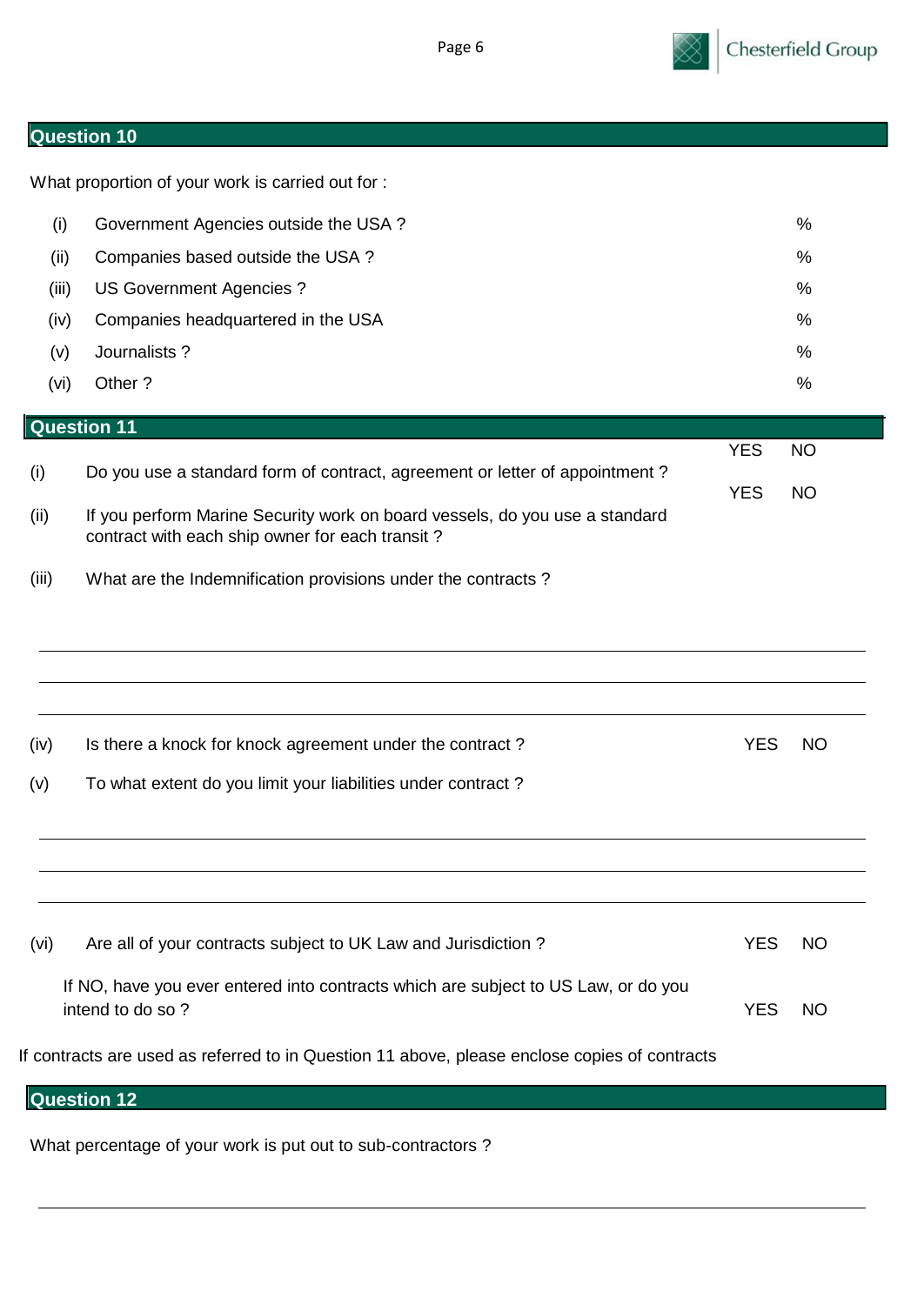

Are you currently insured ? YES NO

If YES, please give :

- a) Name of insurers :
- b) Indemnity Limit :
- c) Premium :
- d) Excess :
- e) Expiry date :

#### **Question 14**

Have any claims alleging any negligent act, error or omission (successful or otherwise) been made against you, your predecessors in business, or any present or past Partners, Principals, or Directors at any time ?

| If YES, please provide details: |  |
|---------------------------------|--|
|---------------------------------|--|

#### **Question 15**

Are you or any of the Partners, Directors or Principals, having made full enquiries, including all staff, aware of any of the following matters ?

- (a) Any circumstances which could give rise to a claim against you, your predecessors in business, or any past or present Partner, Director, Principal or Employee ? YES NO
- (b) The receipt of any complaints, whether oral or in writing, regarding services performed or advice given by you ? YES NO

YES NO